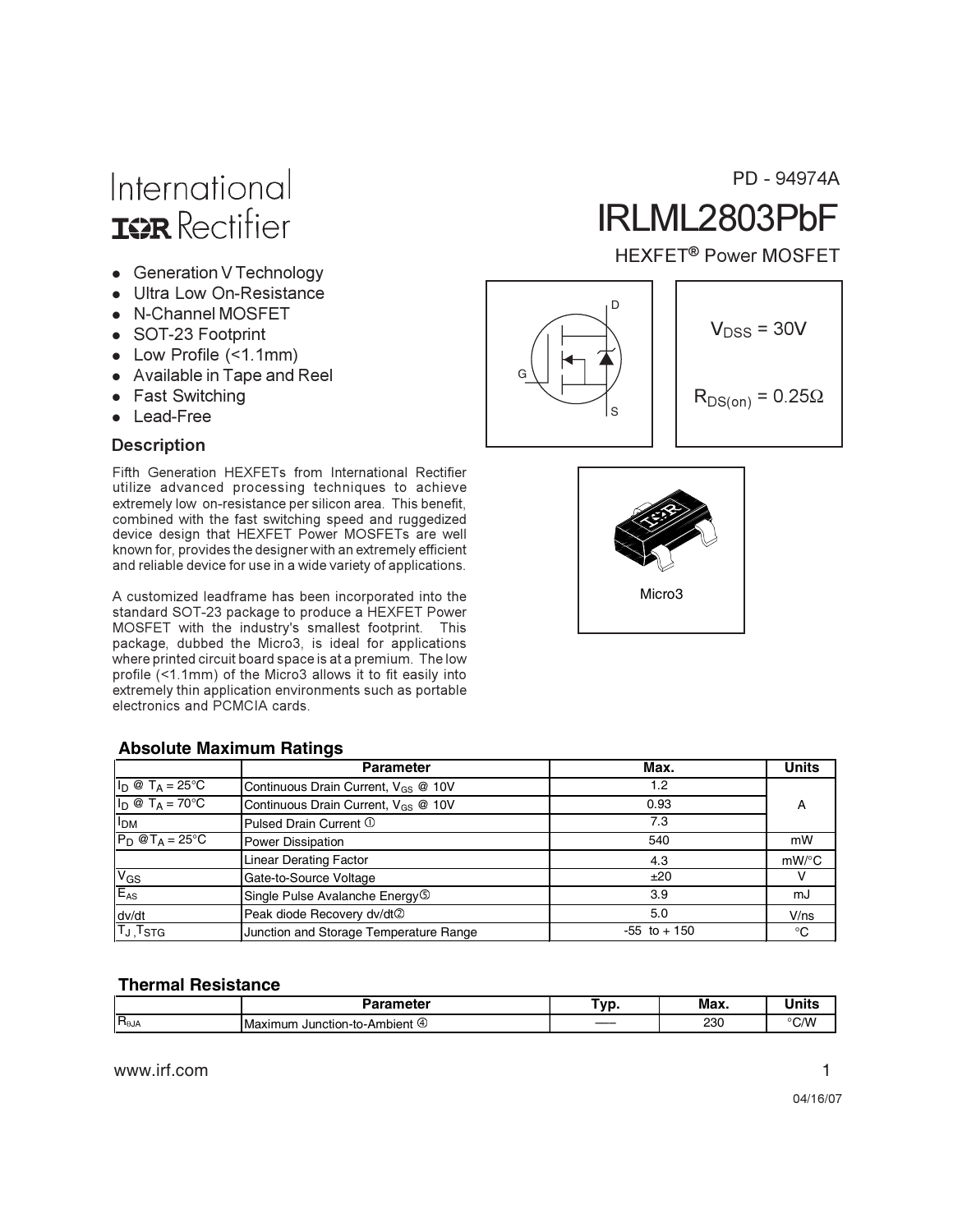#### Electrical Characteristics  $@T_J = 25°C$  (unless otherwise specified)

|                                           | <b>Parameter</b>                     | Min. | Typ.  | Max.   | <b>Units</b> | <b>Conditions</b>                                     |
|-------------------------------------------|--------------------------------------|------|-------|--------|--------------|-------------------------------------------------------|
| $V_{(BR)DSS}$                             | Drain-to-Source Breakdown Voltage    | 30   |       |        | $\vee$       | $V_{GS} = 0V$ , $I_D = 250 \mu A$                     |
| $\Delta V_{\rm (BR)DSS}/\Delta T_{\rm J}$ | Breakdown Voltage Temp. Coefficient  |      | 0.029 |        | $V$ /°C      | Reference to $25^{\circ}$ C, $I_{D} = 1 \text{mA}$    |
|                                           | Static Drain-to-Source On-Resistance |      |       | 0.25   | Ω            | $V_{GS}$ = 10V, $I_D$ = 0.91A ③                       |
| $R_{DS(on)}$                              |                                      |      |       | 0.40   |              | $V_{GS}$ = 4.5V, $I_D$ = 0.46A $\circledcirc$         |
| $V_{GS(th)}$                              | Gate Threshold Voltage               | 1.0  |       |        | V            | $V_{DS} = V_{GS}$ , $I_D = 250 \mu A$                 |
| $g_{\rm fs}$                              | <b>Forward Transconductance</b>      | 0.87 |       |        | S            | $V_{DS}$ = 10V, $I_D$ = 0.46A                         |
| $I_{DSS}$                                 | Drain-to-Source Leakage Current      |      |       | 1.0    | μA           | $V_{DS}$ = 24V, $V_{GS}$ = 0V                         |
|                                           |                                      |      |       | 25     |              | $V_{DS}$ = 24V, $V_{GS}$ = 0V, T <sub>J</sub> = 125°C |
|                                           | Gate-to-Source Forward Leakage       |      |       | $-100$ | nA           | $V_{GS}$ = -20V                                       |
| I <sub>GSS</sub>                          | Gate-to-Source Reverse Leakage       |      |       | 100    |              | $V_{GS}$ = 20V                                        |
| $Q_g$                                     | <b>Total Gate Charge</b>             |      | 3.3   | 5.0    |              | $I_D = 0.91A$                                         |
| $Q_{gs}$                                  | Gate-to-Source Charge                |      | 0.48  | 0.72   | nC           | $V_{DS}$ = 24V                                        |
| $Q_{gd}$                                  | Gate-to-Drain ("Miller") Charge      |      | 1.1   | 1.7    |              | $V_{GS}$ = 10V, See Fig. 6 and 9 $\circled{3}$        |
| $t_{d(on)}$                               | Turn-On Delay Time                   |      | 3.9   | ---    |              | $V_{DD} = 15V$                                        |
| t,                                        | <b>Rise Time</b>                     |      | 4.0   |        |              | $I_D = 0.91A$                                         |
| $t_{d(\text{off})}$                       | <b>Turn-Off Delay Time</b>           |      | 9.0   |        | ns           | $R_G = 6.2\Omega$                                     |
| tғ                                        | <b>Fall Time</b>                     |      | 1.7   | ---    |              | $R_D$ = 16 $\Omega$ , See Fig. 10 $\odot$             |
| $C_{iss}$                                 | Input Capacitance                    |      | 85    |        |              | $V_{GS} = 0V$                                         |
| $C_{\rm oss}$                             | Output Capacitance                   |      | 34    |        | рF           | $V_{DS}$ = 25V                                        |
| C <sub>rss</sub>                          | Reverse Transfer Capacitance         |      | 15    |        |              | $f = 1.0$ MHz, See Fig. 5                             |

#### **Source-Drain Ratings and Characteristics**

|                 | <b>Parameter</b>                 |     | $Min.$ Typ. $Mat.$ | <b>Units</b>        | <b>Conditions</b>                                            |
|-----------------|----------------------------------|-----|--------------------|---------------------|--------------------------------------------------------------|
| Is              | <b>Continuous Source Current</b> |     | 0.54               |                     | MOSFET symbol                                                |
|                 | (Body Diode)                     |     |                    | A                   | showing the                                                  |
| l <sub>SM</sub> | <b>Pulsed Source Current</b>     |     |                    |                     | G<br>integral reverse                                        |
|                 | (Body Diode) 1                   | 7.3 |                    | p-n junction diode. |                                                              |
| $V_{SD}$        | Diode Forward Voltage            |     | 1.2                | V                   | $T_{\rm J}$ = 25°C, $I_{\rm S}$ = 0.91A, $V_{\rm GS}$ = 0V © |
| $t_{rr}$        | Reverse Recovery Time            | 26  | 40                 | ns                  | $T_{\rm J}$ = 25°C, I <sub>F</sub> = 0.91A                   |
| $Q_{rr}$        | Reverse RecoveryCharge           | 22  | 32                 | nC                  | $di/dt = 100A/\mu s$ 3                                       |

#### Notes:

- 1 Repetitive rating; pulse width limited by max. junction temperature. (See fig. 11)
- $\circled{ }$  Pulse width  $\leq$  300µs; duty cycle  $\leq$  2%.
- 4 Surface mounted on FR-4 board,  $t \le 5$ sec.
- $T_J \leq 150^{\circ}$ C
- $\textcircled{1}_{SD} \leq 0.91 \text{A}, \text{ didt } \leq 120 \text{A/}\mu\text{s}, \text{ } V_{DD} \leq V_{(BR)DSS}, \quad \textcircled{3-Limited by } T_{Jmax}, \text{ starting } T_J = 25^{\circ}\text{C}, \text{ } L = 9.4 \text{mH}, \text{ } R_G = 25 \Omega, \text{ } I_{AS} = 0.9 \text{A}.$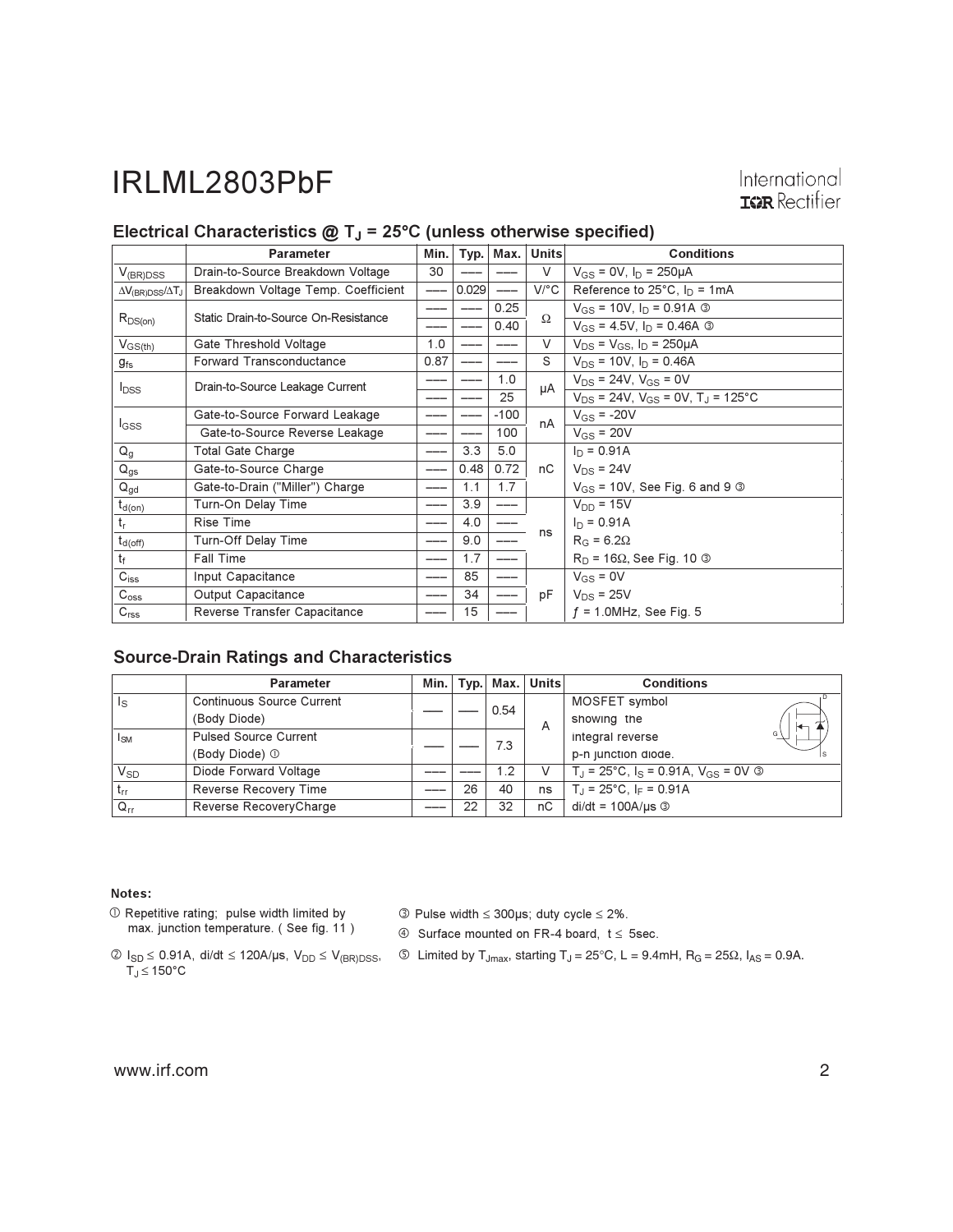

**Fig 1.** Typical Output Characteristics **Figure 1. 12.13 Figure 1.** 



IRLML2803PbF



g 2. Typical Output Characteristics



**Fig 3.** Typical Transfer Characteristics



**Fig 4. Normalized On-Resistance** Vs. Temperature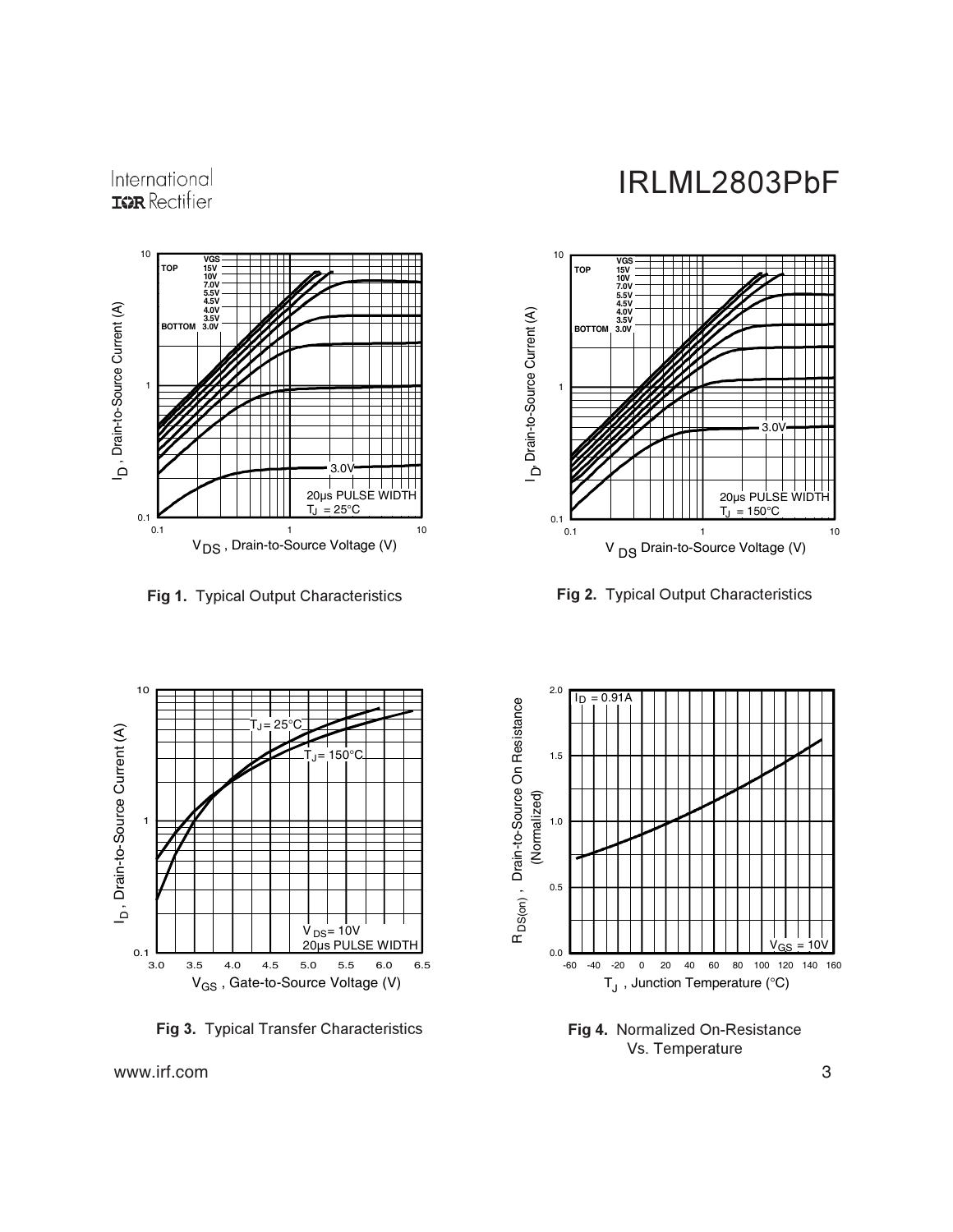#### International **IGR** Rectifier







www.irf.com 4



**Fig 6.** Typical Gate Charge Vs. Gate-to-Source Voltage



Fig 8. Maximum Safe Operating Area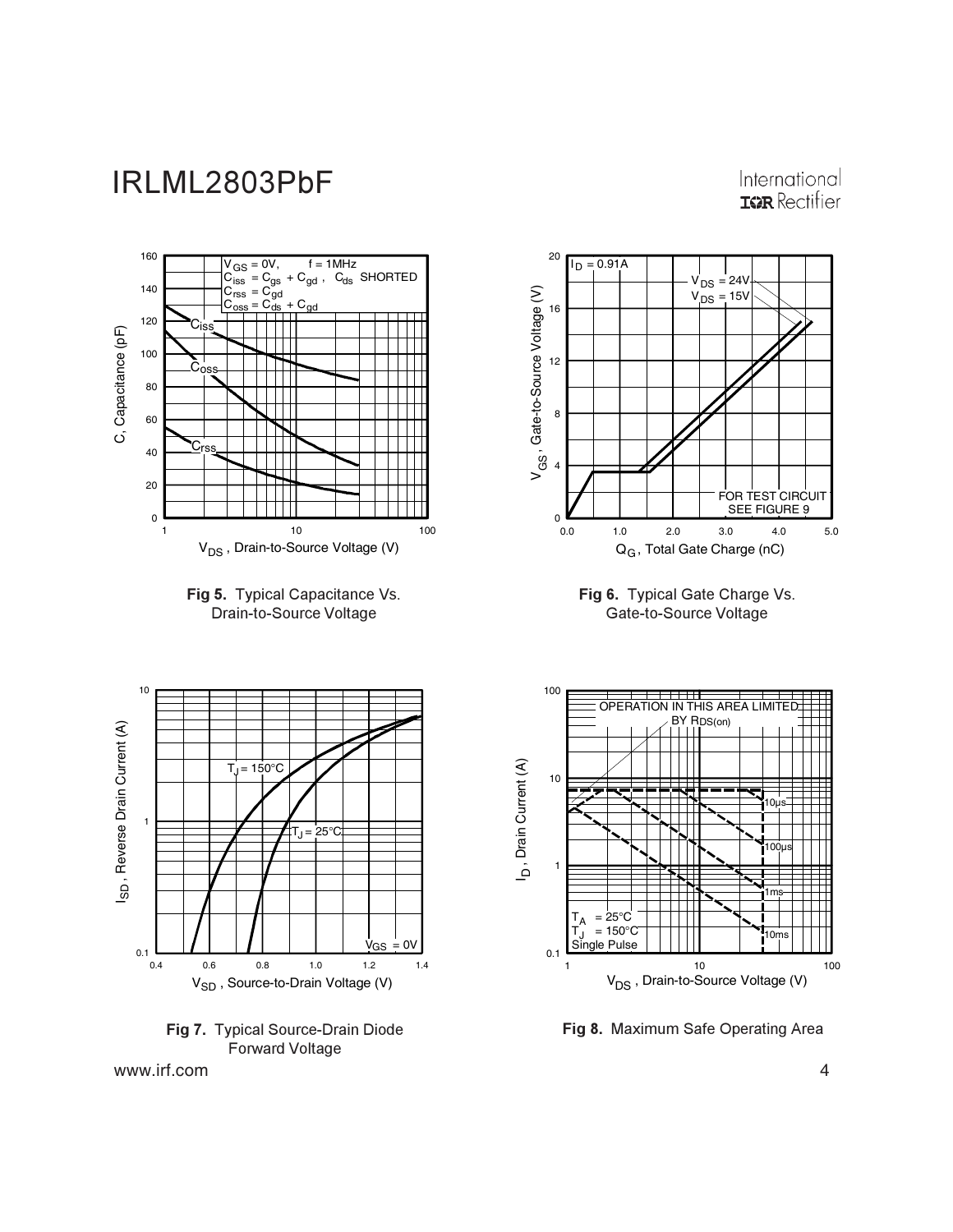

Fig 9a. Basic Gate Charge Waveform



Fig 9b. Gate Charge Test Circuit

### IRLML2803PbF



**Fig 10a.** Switching Time Test Circuit



**Fig 10b.** Switching Time Waveforms



Fig 11. Maximum Effective Transient Thermal Impedance, Junction-to-Ambient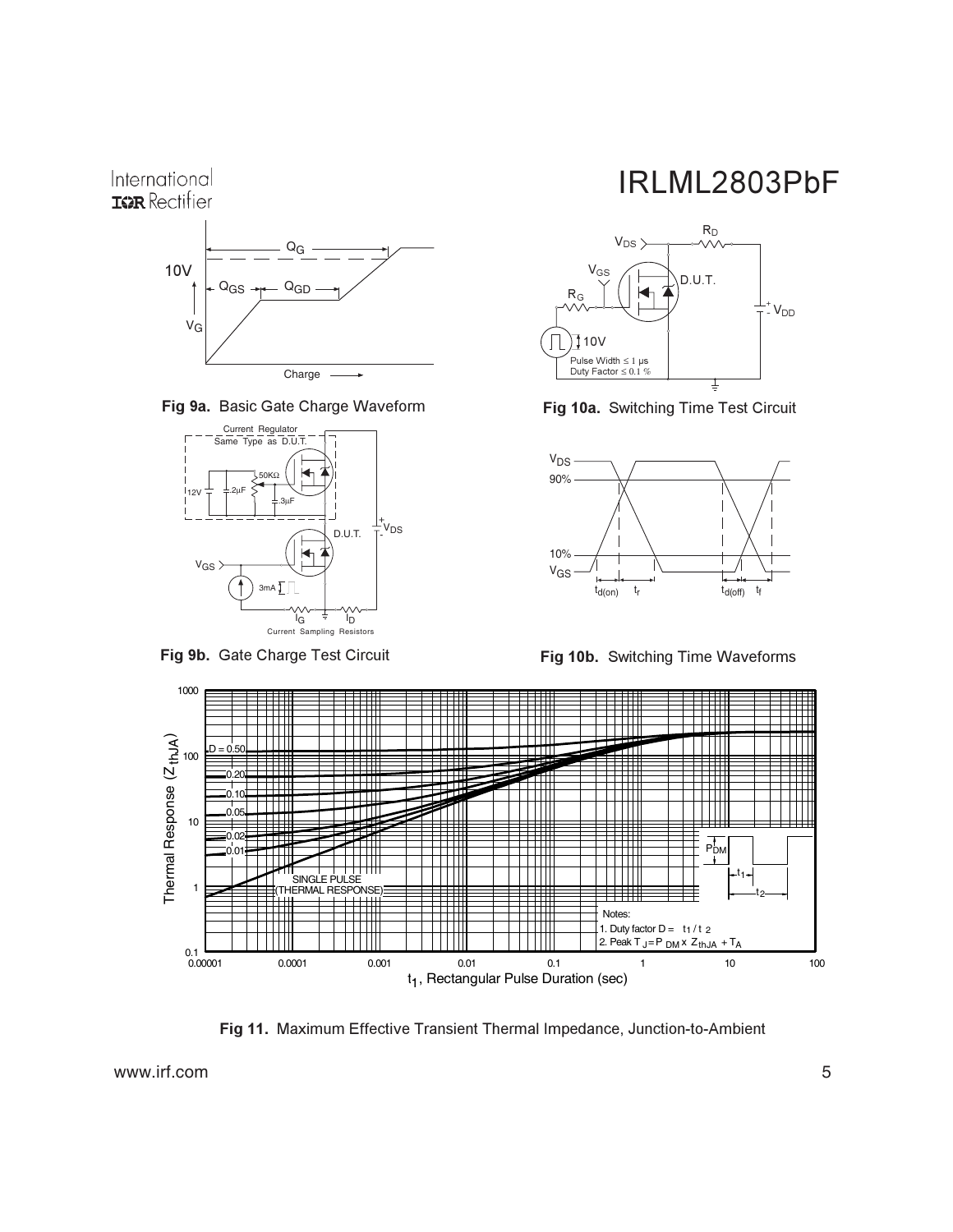International **IGR** Rectifier



\*  $V_{GS}$  = 5V for Logic Level Devices

Fig 13. Peak Diode Recovery dv/dt Test Circuit for N-Channel<br>HEXFET® Power MOSFETs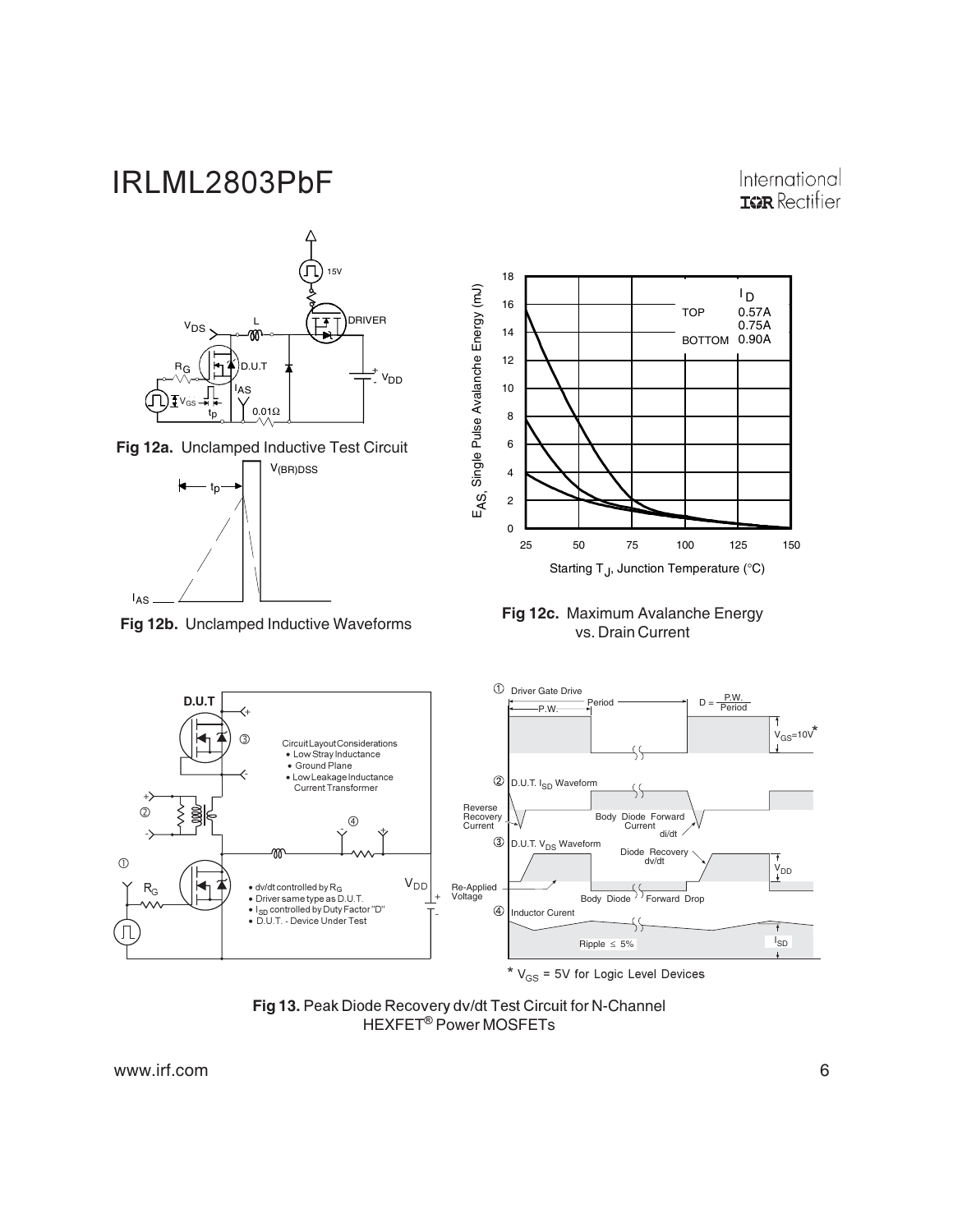## IRLML2803PbF

### Package Outline

Dimensions are shown in milimeters (inches)





RECOMMENDED FOOTPRINT



www.irf.com

| S<br>Y           | <b>DIMENSIONS</b> |                    |               |           |  |
|------------------|-------------------|--------------------|---------------|-----------|--|
| M<br>B<br>O<br>I |                   | <b>MILLIMETERS</b> | <b>INCHES</b> |           |  |
|                  | МN                | MAX                | MIN           | MAX       |  |
| A                | 0 89              | 1.12               | .036          | .044      |  |
| A1               | 0.01              | 0.10               | .0004         | .0039     |  |
| A2               | 0.88              | 1.02               | 035           | .040      |  |
| b                | 030               | 0.50               | 0119          | 0196      |  |
| Ċ                | 008               | 0.20               | 0032          | 0078      |  |
| D                | 2.80              | 304                | .111          | .119      |  |
| E                | 2.10              | 2.64               | .083          | .103      |  |
| E1               | 1.20              | 1.40               | .048          | .055      |  |
| e                |                   | 0.95 BSC           | 0375 BSC      |           |  |
| e1               |                   | 1.90 BSC           | 075 BSC       |           |  |
| L                | 040               | 0.60               | 0158          | 0236      |  |
| L1               | 0.25 BSC          |                    | 0118 BSC      |           |  |
| Θ                | $0^{\circ}$       | $8^\circ$          | 0°            | $8^\circ$ |  |
| aaa              |                   | 0.10               | .004          |           |  |
| bbb              | 0.20              |                    | .008          |           |  |
| $_{\rm ccc}$     |                   | 0.15               | .006          |           |  |





1. DIMENSIONING AND TOLERANCING PER ASME Y14.5M-1994.

- 2. DIMENSIONS ARE SHOWN IN MILLIMETERS AND INCHES.
- 3. CONTROLLING DIMENSION: MILLIMETER.

网 DATUM PLANE H IS LOCATED AT THE MOLD PARTING LINE.

DATUM A AND B TO BE DETERMINED AT DATUM PLANE H.

DIMENSIONS D AND E1 ARE MEASURED AT DATUM PLANE H.

Solok DIMENSION L IS THE LEAD LENGTH FOR SOLDERING TO A SUBSTRATE.

8. OUTLINE CONFORMS TO JEDEC OUTLINE TO-236AB.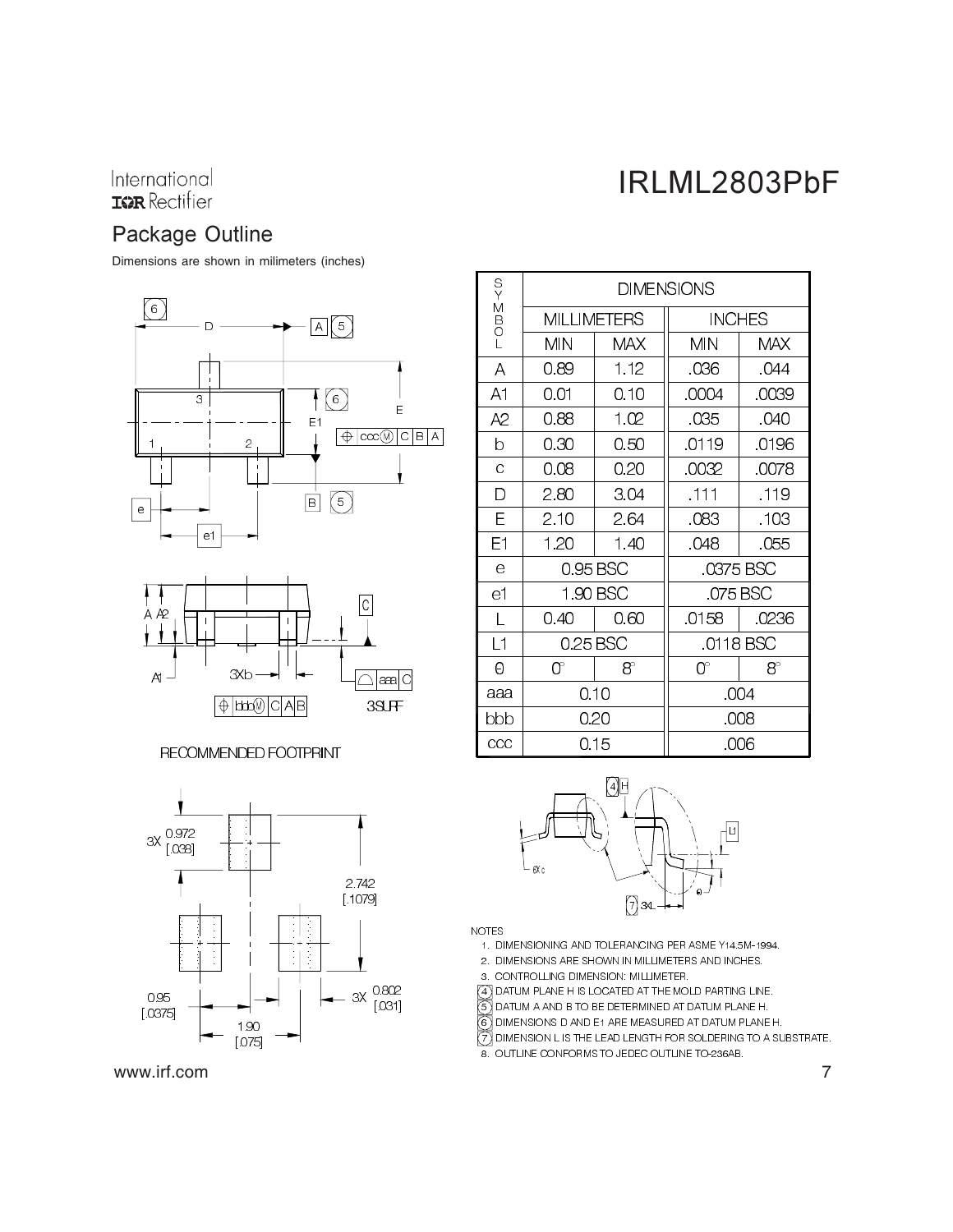International **IGR** Rectifier

### Micro3 (SOT-23/TO-236AB) Part Marking Information



Note: A line above the work week<br>(as shown here) indicates Lead - Free.

#### $W = (1-26)$  IF PRECEDED BY LAST DIGIT OF CALENDAR YEAR

| YEAR | Υ | WORK<br>WEEK | W |
|------|---|--------------|---|
| 2001 | 1 | 01           | А |
| 2002 | 2 | 02           | В |
| 2003 | 3 | 03           | Ć |
| 2004 | 4 | 04           | D |
| 2005 | 5 |              |   |
| 2006 | 6 |              |   |
| 2007 | 7 |              |   |
| 2008 | 8 |              |   |
| 2009 | 9 |              |   |
| 2010 | ი | 24           | χ |
|      |   | 25           |   |
|      |   | 26           | 7 |

 $W = (27-52)$  IF PRECEDED BY A LETTER

| <b>YEAR</b> |    | WORK<br>WEEK | W |
|-------------|----|--------------|---|
| 2001        | Α  | 27           | А |
| 2002        | B  | 28           | В |
| 2003        | Ć  | 29           | Ć |
| 2004        | D  | 30           | D |
| 2005        | Е  |              |   |
| 2006        | F  |              |   |
| 2007        | G  |              |   |
| 2008        | H  |              |   |
| 2009        | ۱. |              |   |
| 2010        | Κ  | 50           | Χ |
|             |    | 51           | Υ |
|             |    | 52           | Z |